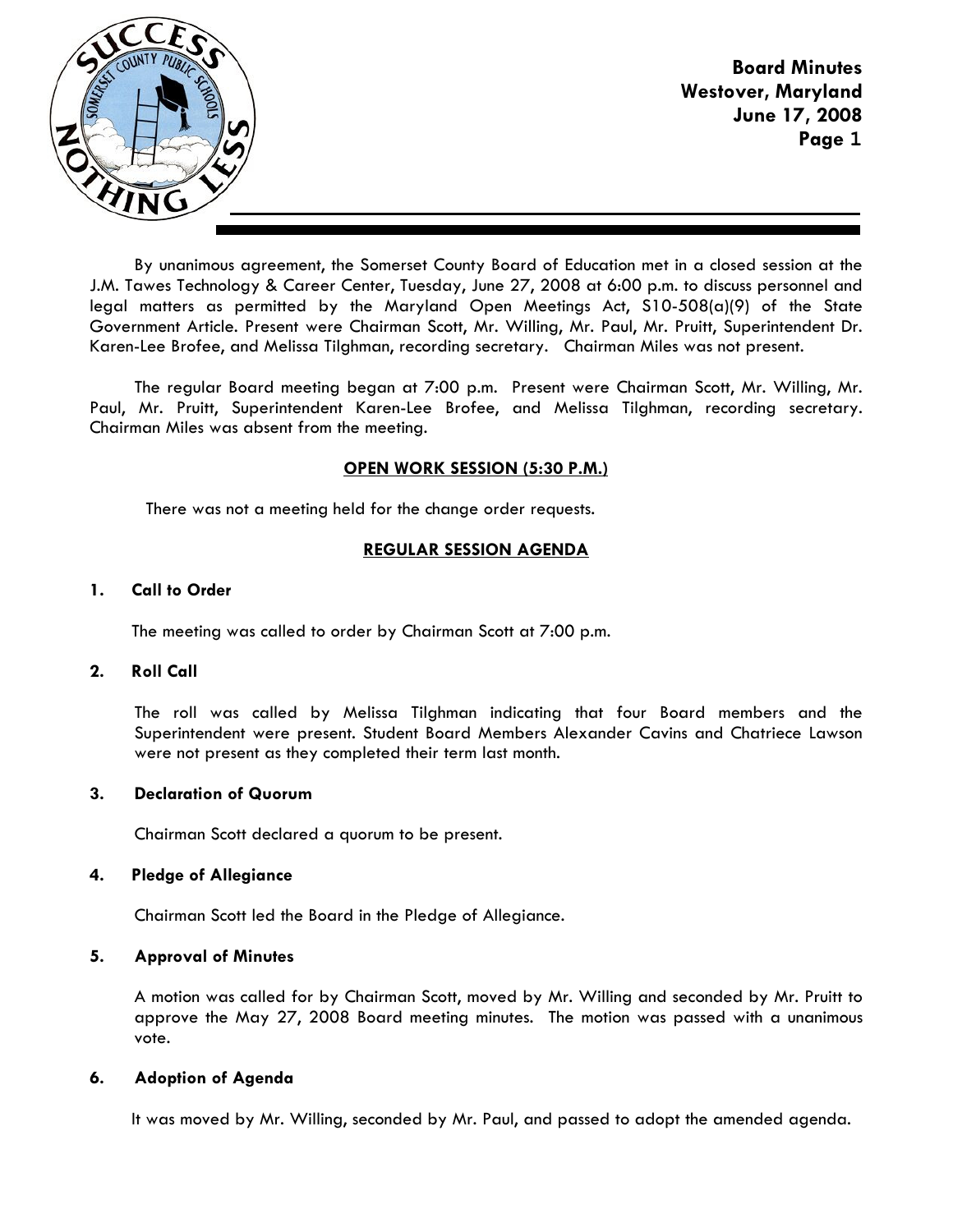## 7. Student Board Members' Report

The Student Board Members finished their term last month.

### 8. Public Participation

There was no public participation.

## 9. Request to Appear and Discuss – Stephanie Kayhan (Gideon Bible Issue)

 Stephanie Kayhan spoke to the Board regarding the distribution of the Gideon Bibles in the schools. Dr. Brofee explained the procedure in which we allow the Bibles to be distributed. The Superintendent addressed this parent issue and stated that we will honor the parent's request.

 It was moved by Mr. Pruitt, seconded by Mr. Willing and passed to approve the termination of the distribution of the Gideon Bible in the schools as requested by Mrs. Stephanie Kayhan. The vote was unanimous.

## 10. Response to Elementary Division Concerns as presented on 5/27/08

Tracie Holland addressed Ngina Mdouma, a concerned parent, in regards to student discipline and the lack of student textbooks. When addressing the first concern, student discipline, Mrs. Holland explained that teachers are using their judgment to discipline students. Mrs. Mdouma is concerned that every teacher's judgment and logic may not be the same resulting in a different punishment for every student. Mrs. Holland continued to explain that teachers follow the behavior policies enforced by the Board of Education. Mr. Bloodsworth apologized for any miscommunication their may have been between the teachers and the parents. Mr. Bloodsworth also stated that the discipline guidelines should be left up to the schools but parent involvement should continue.

In regards to Ms. Mdouma's second issue, the lack of student Social Studies books, Mrs. Holland informed Mrs. Mdouma that the 2008 textbooks were on backorder and until they arrived teachers were making copies of the books available.

The second parent waiting for a response from the Board was Carla Bailey. Mrs. Bailey was concerned about her daughter's Physical Education Grade. Mrs. Holland informed her that Ms. Gandolfi had followed the grading plan but acknowledged that the grading system needed some improvements.

Mrs. Bailey's request to have her daughter's grade changed was rejected by the Superintendent and the Board. The Board stated that the grade could only be changed if proven to be unfair and biased. Chairman Scott explained the Board's position in the situation and stated that it was not the intentions of the Board to get involved with grade changing of a student. Mr. Willing explained that after investigating the student's grade the Board was convinced that no unfair or biased treatment had occurred. Somerset County Public Schools will continue to look for improvements and any suggestions made on getting parents more involved would be appreciated.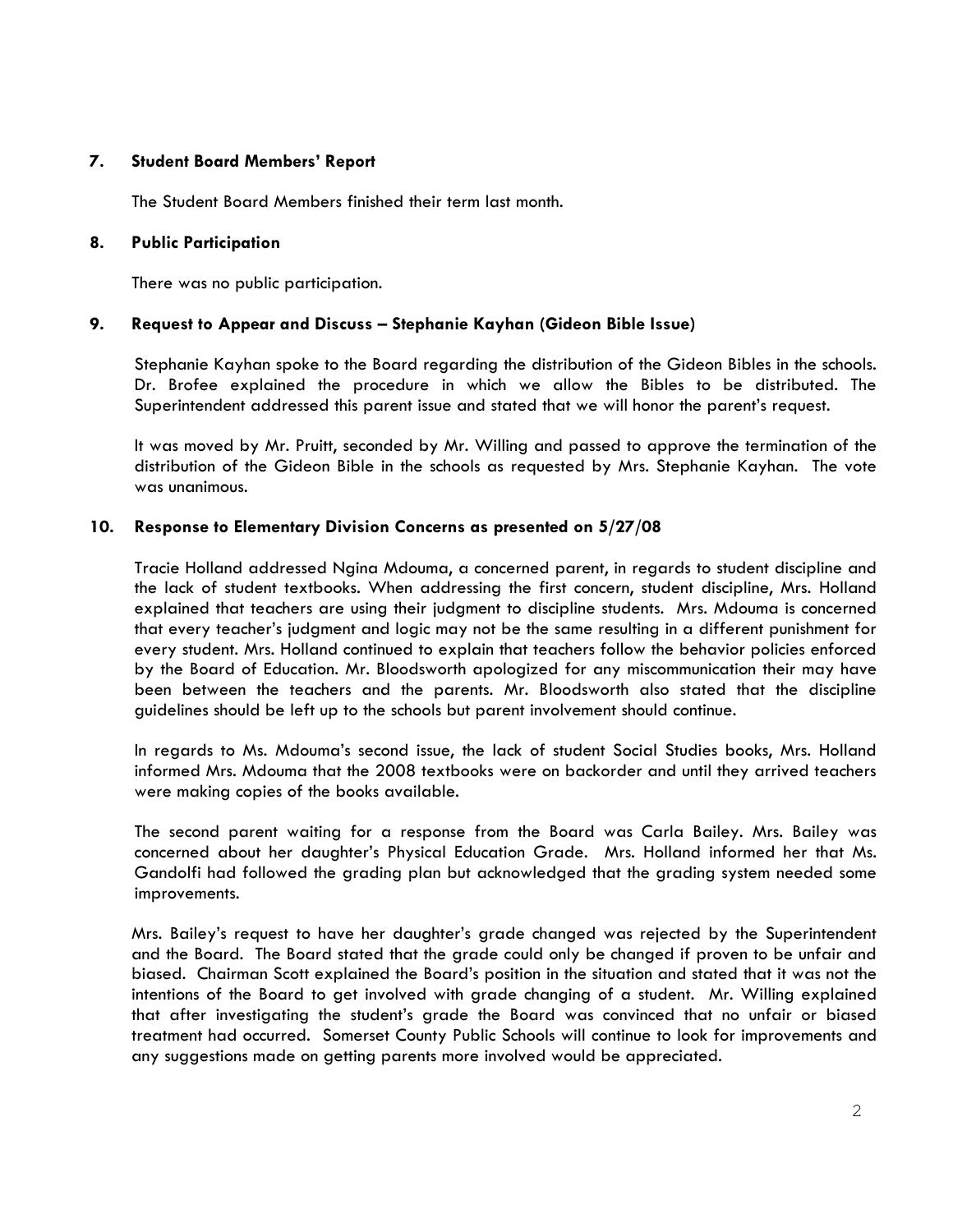#### 11. MABE Presentation

Sandi Barry and Carl Smith, MABE representatives presented a presentation explaining and defining MABE's role and position in the Board of Education. A report of MABE's funding was presented and a breakdown of the Thornton fund expenditures.

Mr. Smith explained the insurance pools offered by MABE, the Casualty and Property Coverage and Workmen's Compensation. General funds are set aside for unfunded expenses called an investment trust in which \$20 million dollars has been invested so far.

MABE has several of Association Partners which include Performance Matters, PayPal, and Correctional Education. These partnerships are all web-based programs filtered through MABE. Other Partnerships filtered through MABE are the Superintendent's Search, Successful and Community Outreach Program, and State presence of the MABE Board members. The representatives were thanked by Chairman Scott.

## 12. Somerset County Board of Education Recognition

Dr. Brofee presented a "Thank You" plaque to the Board members from the Bus drivers.

#### **OLD BUSINESS**

#### 13. Facilities

#### Change Orders

It was moved by Mr. Paul, seconded by Mr. Willing and passed to approve Mr. Daugherty's change order request #100, to have an exterior speaker added to Somerset Intermediate. The vote was unanimous.

It was moved by Mr. Willing, seconded by Mr. Paul, and passed to approve Mr. Daugherty's change order request #101, the remaining amount due to Baltimore Sound Engineering, Inc. The vote was unanimous.

#### Out of County Student Attendance

It was moved by Mr. Pruitt, seconded by Mr. Paul and approved to except the Out of County Student Attendance Requests for the 2008-2009 School Year. The vote was unanimous.

## Technology Report

## CyberSafety Curriculum Approval

It was moved by Mr. Paul, seconded by Mr. Pruitt and approved to accept Mrs. Smoker's CyberSafety Curriculum. The vote was unanimous.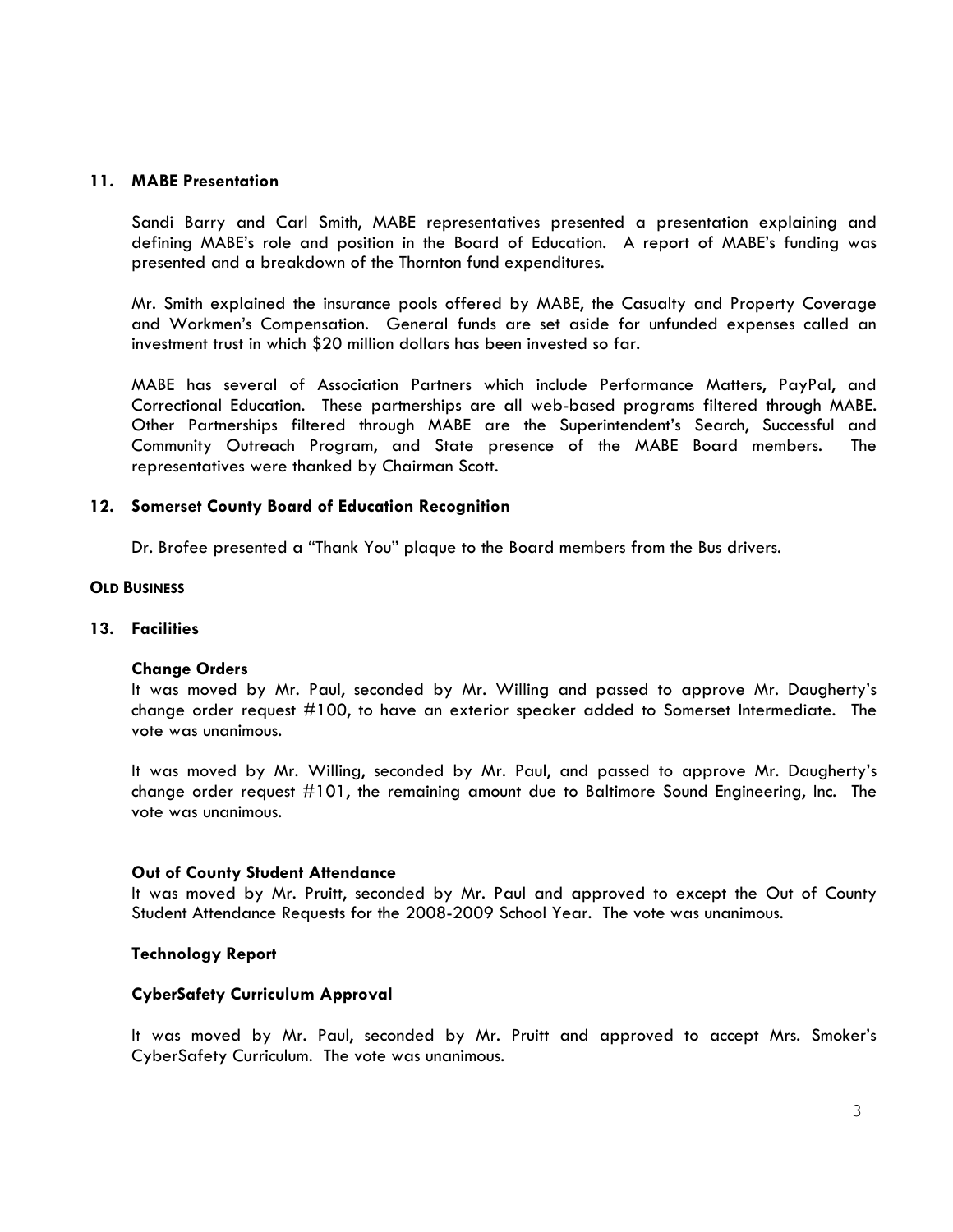### IT Security, Policy #200-25 Approval

It was moved by Mr. Willing, seconded by Mr. Pruitt and approved to accept Mrs. Smoker's IT Security Policy #200-25. The vote was unanimous.

#### WHS Renovation

Mr. Daugherty informed the Board that Hord, Coplan, Macht, Inc. had received the Bid for the A&E renovation Bid project at Washington High School. Mr. Paul stated that community requests input on the Washington High School Renovation project.

A motion was called for by Chairman Scott, moved by Mr. Paul, seconded by Mr. Pruitt and approved to accept the Bid by Hord, Coplan, Macht, Inc. The vote was unanimous.

#### 14. NEW BUSINESS

#### Finance Report

#### Category Transfers

It was moved by Mr. Willing, seconded by Mr. Pruitt and passed to approve Mrs. Miller's category transfers. Mrs. Miller stated that a July phone poll may be needed as it will include the August closeouts.

#### Monthly Report

Ms. Miller presented the Monthly Finance and Food Service Report. Mrs. Miller stated that the Food Service report was in the negatives and will be worse next year. Chairman Scott thanked her for the information.

#### Policies

Mr. Bloodsworth presented the Civility Policy, #100-21. The policy was taken into consideration by the Board members for a vote at the next Board meeting.

#### Special Education Staffing Plan

Mrs. Reich presented the Special Education Staffing Plan for the Board's consideration and approval at the August Board meeting.

#### Human Resources Report

#### New Hires, Retirees, and Resignations

Mr. Lawson presented the following Human Resources report for the Board's approval;